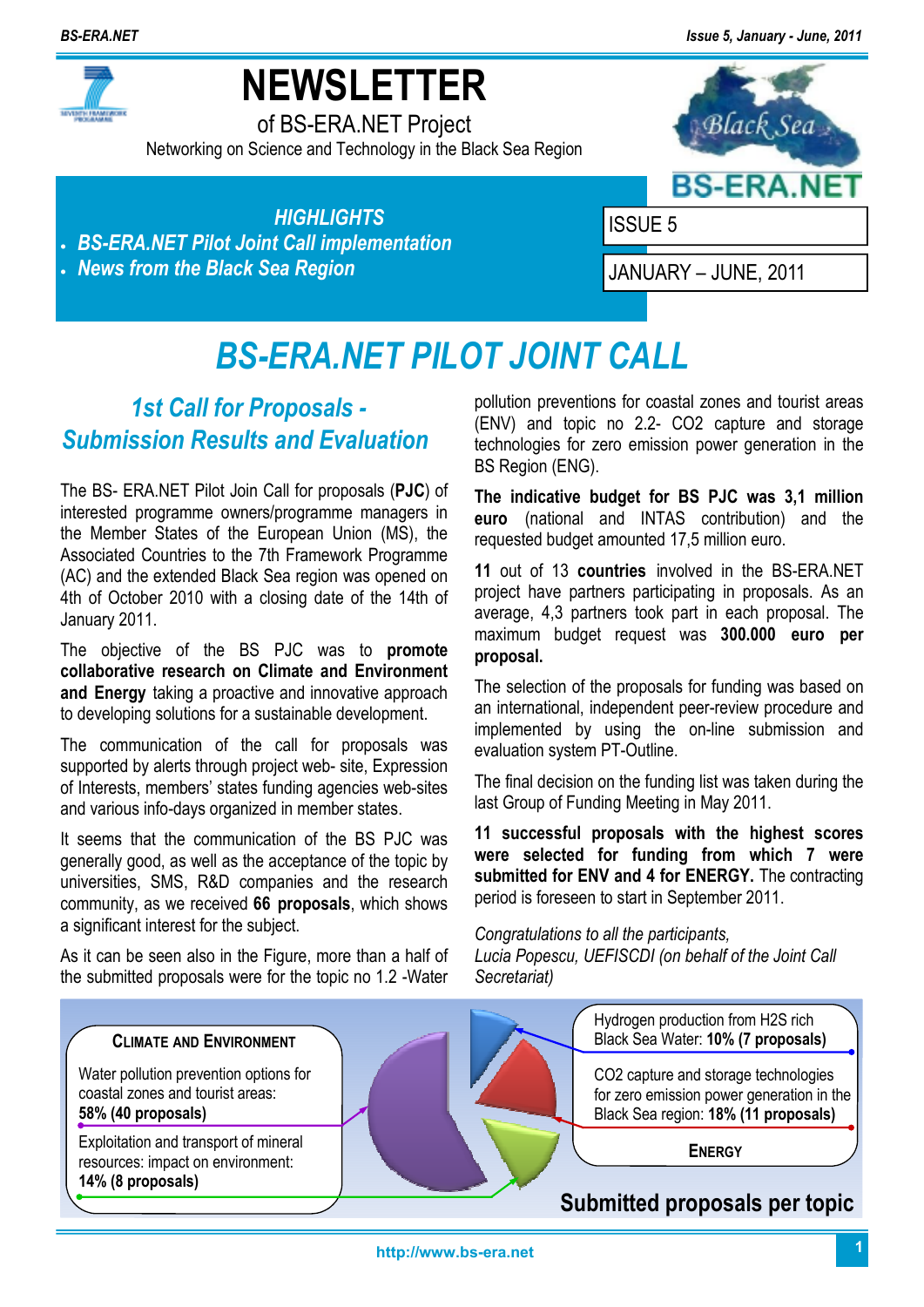### **Project Activities EU-Memo**

#### **The Group of Funding Parties Meeting of Pilot Joint Call under BS-ERA.NET project**

The final decision on the funding PJC projects list was taken during the last Group of Funding Meeting which was held in Chisinau, Moldova on May 18, 2011.

The representatives of Funding Parties from 11 countries (Armenia, Azerbaijan, Bulgaria, Georgia, Germany, Greece, Italy, Moldova, Romania, Turkey and Ukraine) were selected 11 successful proposals with the highest scores for funding.

#### **5th Black Sea – ERA.NET Executive Board Meeting**

The 5th BS-ERA.NET Executive Board Meeting was held in Kyiv, Ukraine on 8-9 February 2011.

During the EB meeting, a detailed overview of the project was presented by the Work Package Leaders and critical partners.

A discussion was carried out concerning the Pilot Joint Call implementation in terms of projects eligibility and evaluation process. 11 of 66 projects were found not eligible according to the PJC ToR by the Joint Call Secretariat as well as at the National level of participated countries. Finally, the evaluation process and funding decision tentative period were clarified.



## **Upcoming Project Events**

### The Next **Executive Board Meeting of BS-ERA.NET**

**Project** would be held in Yerevan, Armenia. The event would be organised back to back with the Steering Board meeting. The period would be 15-16 September 2011.

#### **New name for the future EU funding programme for research and innovation**

*Statement by Research, Innovation and Science Commissioner Máire Geoghegan-Quinn on the outcome of the competition to name the future EU funding programme for research and innovation* 

I am very pleased to announce that "Horizon 2020" is the winner of our "You Name it" online vote to name the future EU-funding programme for research and innovation.

The full name that I shall be putting forward towards the end of this year as part of the legislative proposal for the new programme will therefore be: "Horizon 2020 - the Framework Programme for Research and Innovation".

I was already very clear publicly in my first few weeks in this job that I was interested in having a new name for the Framework Programme. I wanted the decision to be made in a democratic rather than a technocratic way. I am delighted at the response and the interest this exercise has generated. We received over 1 600 suggestions for names. I warmly thank the jury and all those who took part.

The new name marks another step in our endeavour to establish research and innovation where it belongs, at the centre of EU policy making.

To achieve that in a lasting way, we need to connect with a wider public and give our work a higher profile. So the new name is an important symbol of a new departure and a new adventure.

Horizon 2020 is not just a new name for the same Framework Programme. It is the name for the new, integrated funding system that will cover all research and innovation funding currently provided through the Framework Programme for Research and Technical Development, the Competitiveness and Innovation Framework Programme (CIP) and the European Institute of Innovation and Technology (EIT). These different types of funding will be brought together in a coherent and flexible manner.

This will be a smarter way to support researchers and innovators in Europe – so as to further boost excellence and to help ensure that good ideas reach the market and generate sustainable economic growth and new jobs. Research and innovation funding will focus more clearly on addressing global challenges. Needless red tape will be cut out and participation made simpler.

However, there is also, in the longer title, a certain continuity. We will not lose sight of the fact that the Framework Programmes have been a big success and that there has been much to be proud of. We are not going to throw the baby out with the bathwater.

Europe is currently facing very serious economic challenges. But there are reasons for optimism. High on that list is the enormous and still largely untapped research and innovation capacity that we have in Europe. So it is fitting that the new programme should have a name with an optimistic ring that evokes vision, new possibilities and an ambitious view of what EU-funded research and innovation can achieve.

Because it is only at an EU level that we can mobilise sufficient resources to tackle societal challenges.

Only through EU funding can we help our researchers and innovators to join forces and work together across national borders.

And only the EU can organise continent-wide competition to stimulate our researchers towards greater excellence.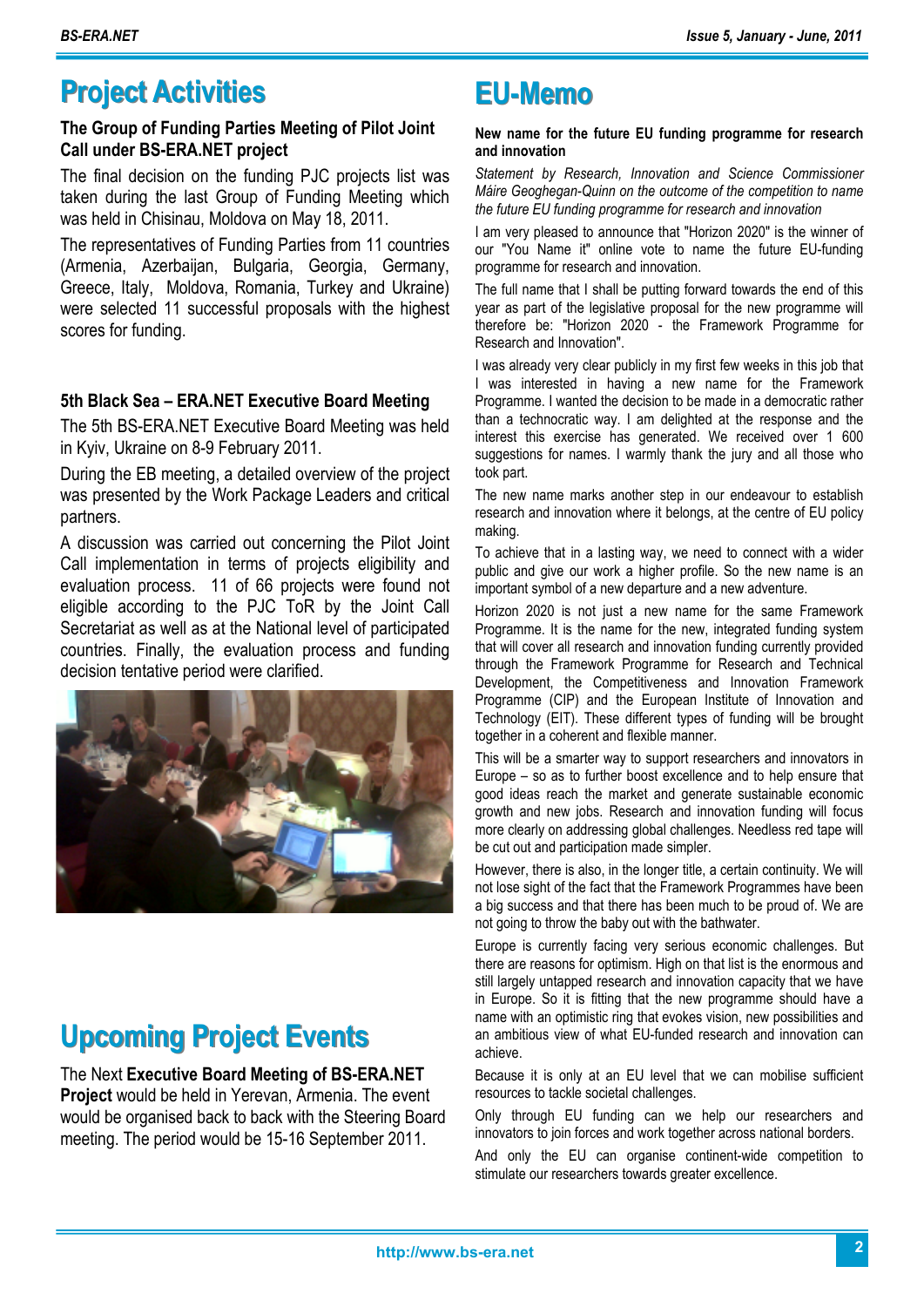### **News from the Region**

#### **ERA.NET-RUS Pilot Joint Calls was launched in February 2011**

The ERA.NET-RUS project, which aims at intensifying and strengthening S&T cooperation between Russia and Europe, published two seperate Pilot Joint Calls in February 2011. One of the Calls will be launched on 'Collaborative S&T Projects', which aims to produce research collaborations that are designed to produce new knowledge through fundamental, experimental and/or theoretical scientific research. The other Call was on 'Innovation Projects', which will address applied research and technology development implemented by small sized innovative enterprises in Russia in partnership with universities or nonuniversity public or private institutions/companies from EU-MS/AC, with the final aim of having joint R&D projects designed to lead to innovative products, services or processes of significant economic and/or societal value.

*Detailed information on the two calls can be found from January on at the project web site: http://www.eranet-rus.eu.* 

#### \*\*\*\*\* **Grant opportunity to launch a new project with European and Ukrainian partners**

Ukraine has a high potential for scientific and technological development and is a priority partner country of the EU within the European Neighbourhood Policy (ENP). The BILAT-UKR project, funded by the European Union, is a consortium of 4 European countries (France, Germany, Poland and Romania) and two Ukrainian partners that strive to further enhance the bilateral partnership between Ukraine and the EU by means of concrete initiatives.

The 7th Framework Programme (FP7) for Research and Development of the European Union can help researches to set up new multilateral scientific projects with both European and Ukrainian partners. In July 2011, a call in the field of NANOSCIENCES, NANOTECHNOLOGIES, MATERIALS and NEW PRODUCTION TECHNOLOGIES (Advanced materials for high-temperature power generation) will be launched with a deadline to send proposals in November 2011.

This is the opportunity to participate and to be funded by the EU to launch a multilateral project between European and Ukrainian researchers.

In the frame of BILAT-UKR, researchers who have FP7 projects ideas to answer this call, who need to meet new European and Ukrainian partners and get together to prepare a proposal will be granted. *Details at http://fp7-ncp.kiev.ua.* 

#### *Bulgaria*

#### **Second Earth Observation-Global Monitoring for Environment and Security Operational Capacity Workshop, 17 - 18 March 2011, Sofia, Bulgaria**

The Council of Ministers of the Republic of Bulgaria together with Bulgarian organizations and institutions among which the Remote Sensing Application Centre (ReSAC), with the support of the European Commission and under the overall coordination of the Bulgarian Information Office for EO GMES, are organizing the Second Earth Observation-Global Monitoring for Environment and Security Operational Capacity Workshop which will take place on the 17 18 March, 2011 in Sheraton Hotel, Sofia, Bulgaria.

*More information on: http://www.earsc.eu* 

#### \*\*\*\*\* **Second Earth Observation-Global Monitoring for Environment and Security Operational Capacity Workshop**, 17 - 18 March 2011, Sofia, Bulgaria.

The Council of Ministers of the Republic of Bulgaria together with Bulgarian organizations and institutions among which the Remote Sensing Application Centre (ReSAC), with the support of the European Commission and under the overall coordination of the Bulgarian Information Office for EO GMES, are organized the Second Earth Observation-Global Monitoring for Environment and Security Operational Capacity Workshop which took place on the 17 - 18 March, 2011 in Sheraton Hotel, Sofia, Bulgaria.

*More information: http://www.earsc.eu/* 

#### *Georgia*

On April 5th and 6th, 2011 the Association of European Regions (AER) will hold its **Second Black Sea Regional Policy Conference** in Batumi, Adjara, Georgia.

The Objectives of the conference are to: raise awareness about current political discussions on the Black Sea, inform about possibilities of interregional cooperation in the framework of EU programmes and develop first joint projects of interregional cooperation in the Black Sea area. As far as the Expected Outcomes are concerned, they are:

Intelligence gathering: Latest information on European policies in the Black Sea area

Networking and finding new partners;

Concrete project proposals which can be submitted to the EU - CBC Black Sea programme.

*More information at: http://www.aer.eu/events/standing-committee-oninstitutional-affairs/2011/second-aer-black-sea-regional-policyconference.html* 

#### *Greece*

The International Centre for Black Sea Studies (ICBSS) organised a **Workshop on 'Innovation in the wider Black Sea region: Policies and Structures'** in Athens, 15-17 June 2011. The Workshop was organised in the framework of the EU co-funded (FP7) project "S&T International Cooperation Network for Eastern European and Central Asian countries – IncoNet EECA".

The main aims of this Workshop were:

to present latest developments in innovation policies and in the European Commission's initiatives;

to provide insight on successful innovation policies and activities in the countries of the Black Sea including the establishment and operation of innovation related infrastructure such as technological parks, incubators, etc., and

to investigate concrete opportunities for regional cooperation in the field of innovation.

Approximately 50 policy makers responsible for innovation and highlevel representatives of innovation structures (technological parks, incubators etc.) from the countries of the wider Black Sea region and the EU attended the workshop.

*For further information on the Workshop please visit: http:// www.increast.eu/en/1177.php* 



#### *Italy*

#### **Conference on the Black Sea Region: geopolitical realities & opportunities for cooperation**

The Instituto Affari Internazionali (IAI) and the Romanian Embassy in Rome coorganised a conference on the 'Black Sea Region: geopolitical realities and opportunities for cooperation' at the Palazzo Rondinini in Rome on 30th March 2011.

There were sessions on both the geopolitics and the economy of the Black Sea region and the opportunities and challenges for cooperation in